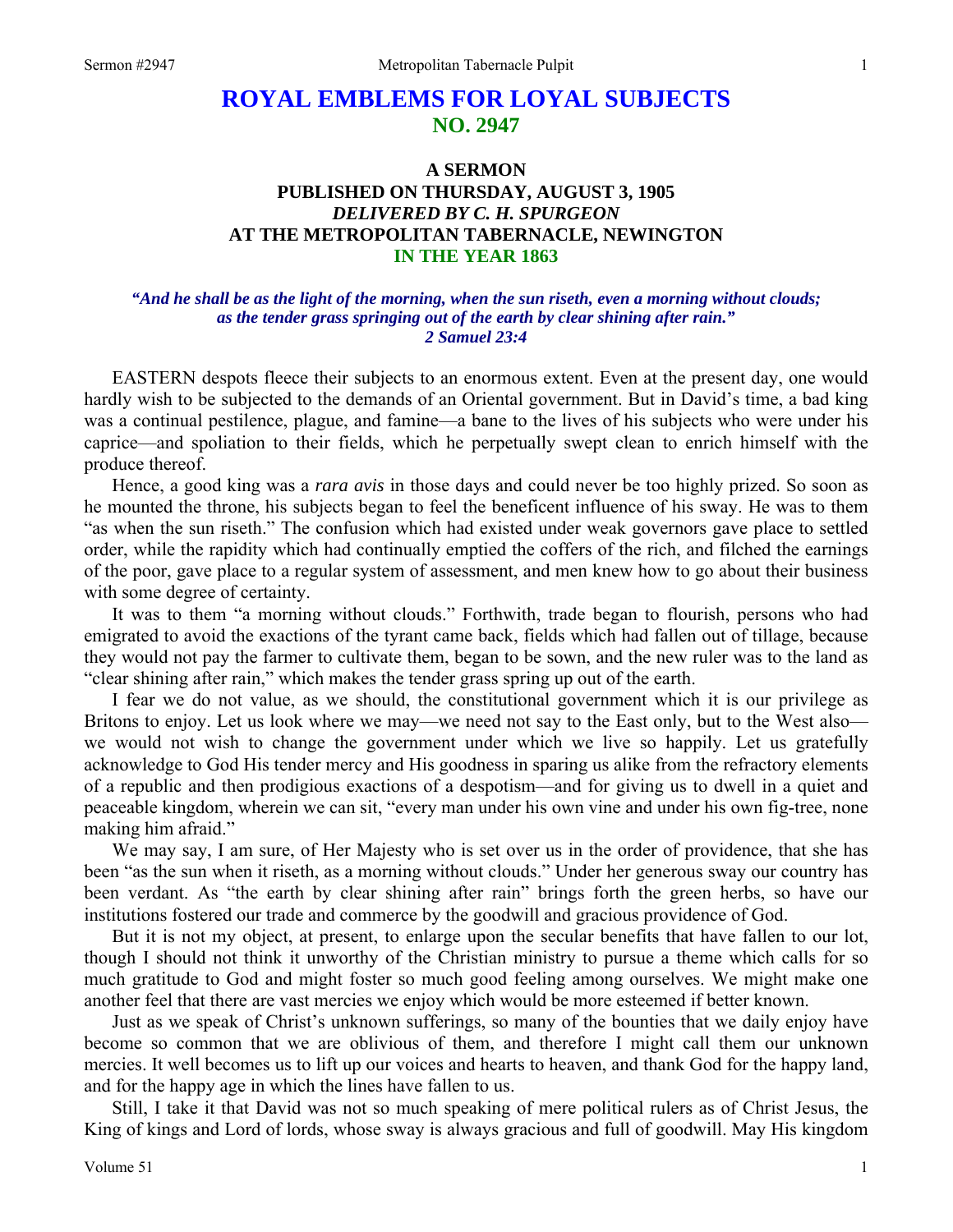come! "Surely, I come quickly," He cries from heaven. "Even so, come, Lord Jesus," respond those whose love inspires their worship.

 His kingdom is "as when the sun riseth, even a morning without clouds" and when it shall have been perfectly established upon the earth, all men shall know that the Son of David, whom once they rejected, is He by whom God would make all generations to be blessed forever and ever. May we, who have waited and watched for His glorious advent, live when He stands in the latter day upon the earth, and may we constitute a part of that glorious harvest, the fruit whereof shall shake like the cedars of Lebanon! Thus we look for the day wherein the Lord shall come in the clouds of heaven.

**I.** David says of Christ, HE SHALL BE AS THE LIGHT OF THE MORNING, WHEN THE SUN RISETH.

 This He is as King, already, in His church and as the rightful Monarch in the individual heart of the believer. Whenever Christ comes into a soul, it is "as the light of the morning, when the sun riseth."

*The light of the morning is joyous*. Then all the birds begin to sing and the earth, which is silent at night, save when its stillness is disturbed by stormy winds, or by wild beasts, or by riotous drunken people, becomes vocal with songs from many mouths.

 So, when Christ comes into the heart, the tuneful notes of the singing birds are heard and the voice of the dove welcomes the gladsome season. Where darkness had brooded before, the sunlight of Christ brings mirth and blessed rejoicing. Oh, what streamers there are in the town of Mansoul when Prince Emmanuel rides through! Happy day, happy day, when Jesus comes into the heart! Save the day when we shall be with Him where He is, I suppose there is no day that is comparable to the first one, when we behold Christ and see Him as our Savior and our King.

 The rising of the sun is joyous and besides that, *it is comforting and consoling* to those who have been suffering from ills which night aggravates. "Would God 'twere morning!" has been the cry of many a languishing one tossing on his couch. "Would God 'twere morning!" may be the cry of many a heart that is troubled exceedingly with the guilt of sin. Ah, let the morning come. Let the watchman say, "The morning cometh." Let the day dawn and the day-star appear in our hearts, and there is "the oil of joy for mourning, the garment of praise for the spirit of heaviness." Joy to cheer and comfort the disconsolate Christ brings, for He is as the rising of the sun.

 And *how glorious is the sun when from its pavilion it looks forth at morn*! Job describes the sunrise as being the stamping of the earth with a seal, as if, when in darkness, the earth were like a lump of clay that is pervious. Then, as it is turned to the light, it begins to receive the impress of divine wisdom. Mountain and vale all stream with it, till impressed on its surface we begin to perceive the glorious works of God.

 So, when Christ rises upon the heart, what a glorious transformation is wrought! Where there has been no love, no faith, no peace, no joy, none of the blessed fruits of the Spirit, no sooner does Christ come than we perceive all the graces in blossom. Yea, they soon become fragrant and blooming, for we are made complete in Him.

 The advent of Christ brings to the heart celestial beauty. Faith in Him decks us with ornaments and clothes us as with royal apparel. Better garments than Dives had, though he wore scarlet and fine linen, does Christ give to His people when He comes to them. And better fare than Dives had, though he fared sumptuously every day, does Jesus bestow upon His saints when He shines into their hearts.

 Oh, the glory of the sunrise of the Savior on the darkness of the human soul! If a man might rise every morning of the year to look at the rising sun and yet never be tired of it, because of the sublimity of the spectacle, methinks a man might consider his own conversion every hour in the day and every day of his life—and yet never be wearied with the thrice-heavenly spectacle of Christ arising over the mountains of his guilt, to banish the dense darkness of his despair.

 As the sunrise is thus joyous, and comforting, and glorious, let us remember *how unparalleled it is* unparalleled because divine. By no method of illumination can we manufacture such a light as the sun exhibits by his simple rising. O you priests, you come with your incantations and mysteries to make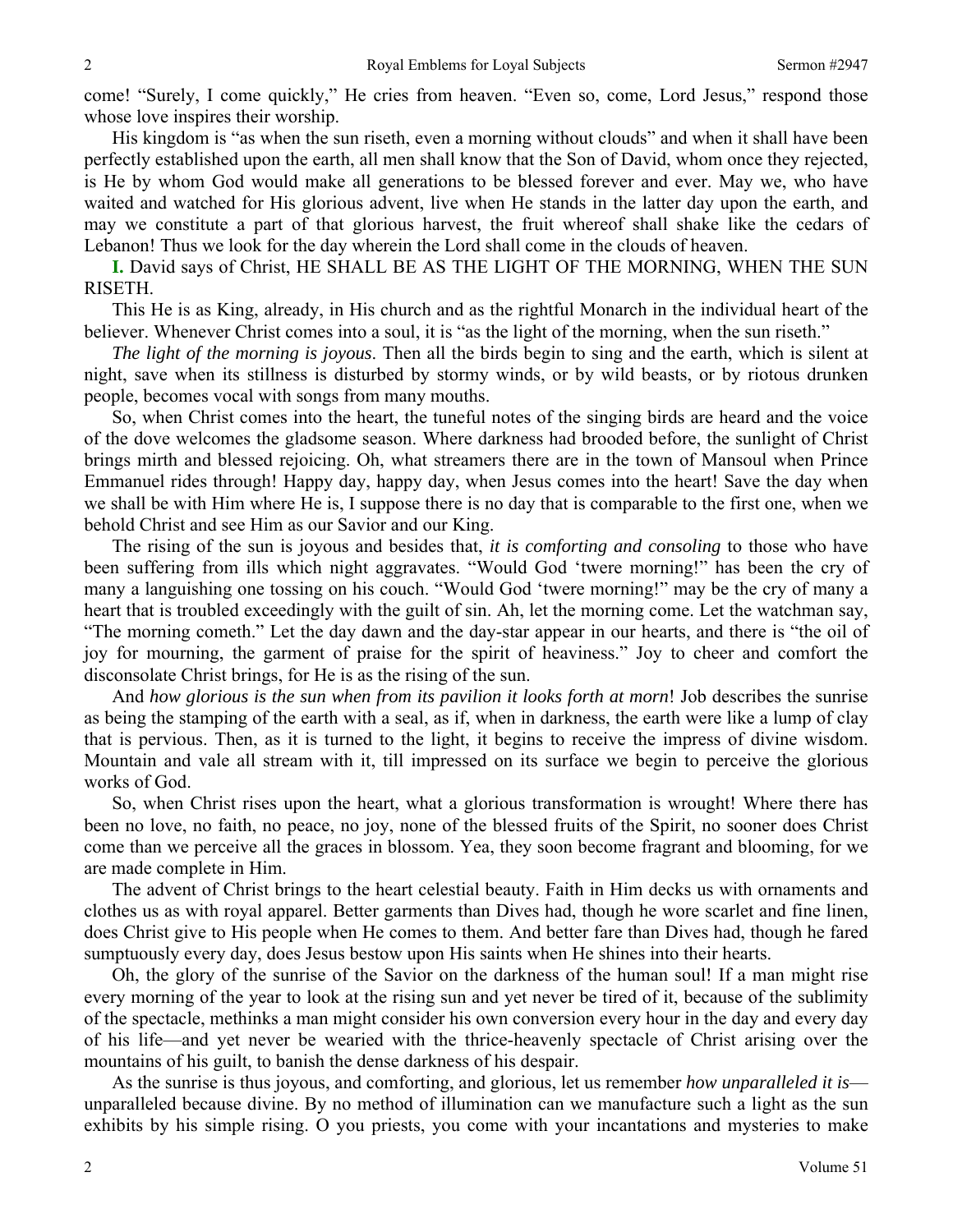light in men's hearts, and sometimes you strike a spark that does but show the darkness—it dies too soon to be called "the light." And you pile your deeds to heaven—your faggots of good works—you bring your van-load of superstitious observances and vainly try to make an illumination. But ere it begins to blaze, it dies out and only a handful of ashes remains to disappoint the expectant ones.

 But Christ arises and with what boundless majesty He looks abroad! The joy, the peace, the comfort, the confidence, the full assurance, the blissful hope, which one ray of Christ's light gives to the heart of man, is not to be equaled. Nay, scarcely to be compared with anything else. It is a joy that God only gives us, and thank God, a joy which none can take away.

 And as this sunrise of Christ in our heart is divine, so likewise *it is irresistible*. No curtains can conceal the sun from the world when it wills to rise. No tyrant, by any law, can prevent the sun's beams from gilding the cottage of the poor. Shine it must and will. Like a giant, he comes out of his chamber and where is he that shall wrestle with him? Where are you, O man, who can take the bridle of the sun and bid his coursers stay their race? Until they have climbed to heaven and then gone down again to bathe their burning legs in the Western Sea, they must, they will pursue their onward course, for none can stay them, or say to their mighty driver, "What doest thou?"

 So, when Jesus comes into the heart—avaunt, you fiend! Your time of flight is come! Away despair and doubt, and aught that can prevent the soul from having joy and peace! Thus the eternal mandate runs, "Let that man go free." Thus says JEHOVAH to Pharaoh, "Let my people go" and go they must and shall, for the time of their light and their liberty is come. Like the rising of the sun, when it springs forth "as a giant strong, and as a bridegroom gay," even so is Christ Jesus when He rises in the human heart.

 The sunrise, moreover, is very much like the coming of Christ, *because of that which it involves*. Those rays of light, which first forced the darkness from the sky with golden prophecy of day, tell of flowers that shall open their cups to drink in the sunlight. They tell of streams that shall sparkle as they flow. They tell of the virgins that shall make merry and the young men that shall rejoice, because the sun shines on them and the darkness of night is fled.

 And so, the coming of Christ into the heart is a prophecy of years of sweet enjoyment—a prophecy of God's goodness and long-suffering, let night reign elsewhere as it may—yea, and it is a prophecy of the fullness of the river of God, forever and ever, before the throne of God in heaven. Have you Christ, poor soul? Christ is to you the promise of eternal happiness. You cannot be dark again if Christ has once shone on you. No night shall follow this blessed day. It is a day that lasts forever.

> *"Doth Jesus once upon thee shine, Then Jesus is for ever thine."*

Has Christ appeared to you? Do you trust Him now? Are you reposing only upon His finished work? Then the sun has risen upon you and it shall go down no more forever. The everlasting Joshua bids the sun stand still, and today, and tomorrow, though the whole world revolve, that Sun of Righteousness abides still to shine on you with healing in His wings.

**II.** We must proceed to notice that the psalmist uses another figure. "EVEN A MORNING WITHOUT CLOUDS."

 Brethren, there are no clouds in Christ when He arises in a sinner's heart. The clouds that mostly cover our sky come from Sinai, from the law and from our own legal propensities, for we are always wishing to do something by which we may inherit eternal life—but there are none of these clouds in Christ.

 There is, in Christ, *no cloud of angry rebuke for the past*. When Jesus receives the sinner, He chides not. "Neither do I condemn thee," is all that He has to say. I thought, when I came tremblingly to Him, that He would at least bring all my sins before me and chide before He sealed my pardon with the kiss of mercy. But it was not so.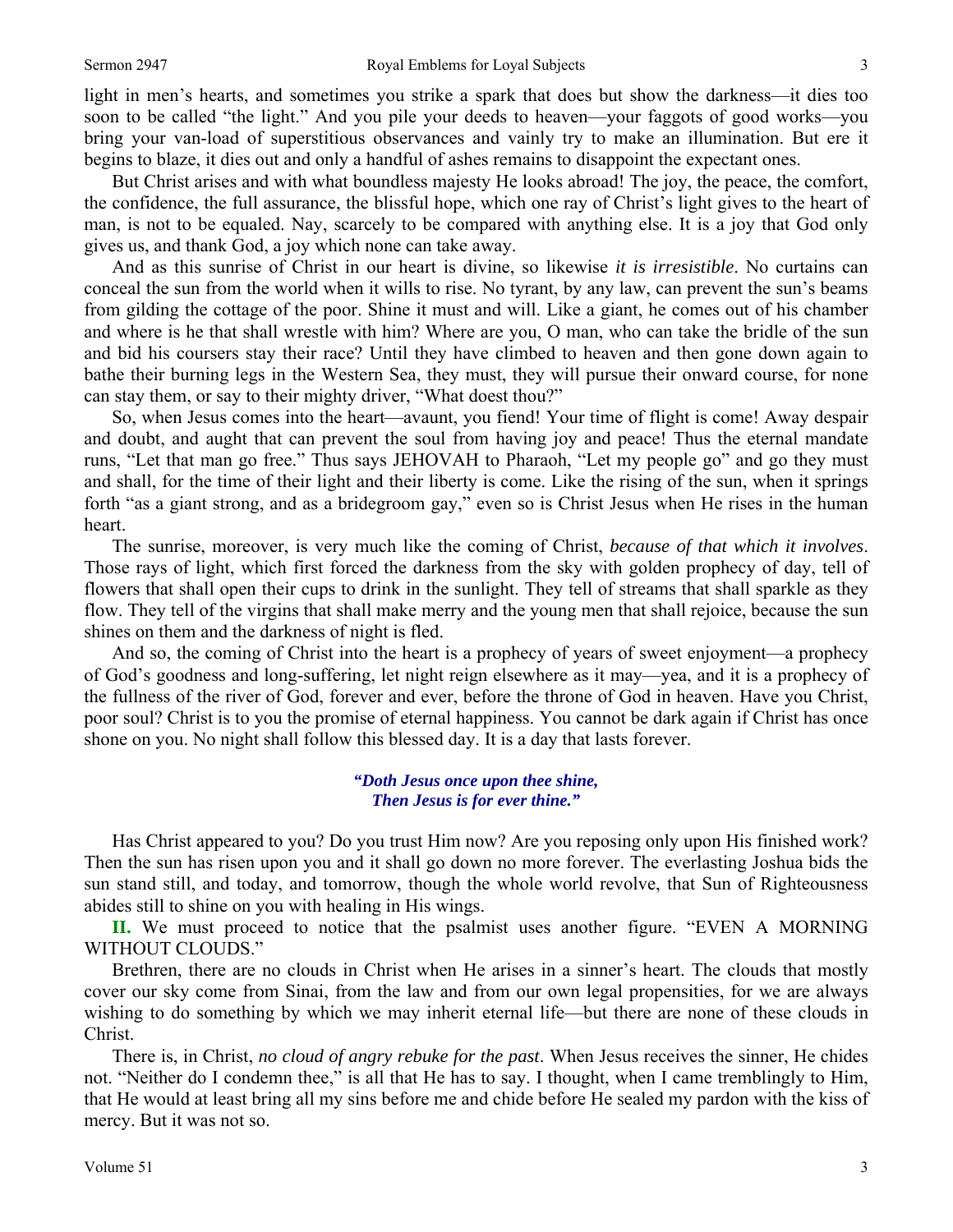The Father received the prodigal without a single word of rebuke. He did but say, "Take off his rags." He did but command them to kill the fatted calf that they might make merry—not a word did He speak of his hungry look, or his filth, or of the far country, or even of the harlots with whom he had spent his substance. Christ receives the soul without rebuke, for He is "as a morning without clouds."

 And as there is no cloud of anger, so there is *no cloud of exacting demand.* He does not ask the sinner to be anything or to do anything. That were a cloud, indeed, if He did. A sinner by nature can do nothing and can be nothing, except as grace shall make him be and do. If Christ did ask anything of you or me, if He did but ask repentance of us, unless He *gave us that repentance*, His salvation would be of no avail to us. But He asks nothing. All He bids us do is to take Him as everything—and be nothing ourselves. So, to the empty-handed sinner, He is such a full Christ that we may well say, "He is a morning without clouds."

 And as He is without cloud of demand, so He is *without cloud of falsehood.* I know that some say Christ may reject those who have put their trust in Him—that after they are saved, they may yet fall from grace and perish. Surely that would not be a morning without clouds. I should see, in the distance, the tempest gathering that might ultimately destroy my spirit.

 But no, if you trust Christ, He will surely save you, even to the end. If you put your soul into His hand, there is no fear that He will be false to the sacred charge. He will undertake to be Surety for your soul. He will bring you to His father's face without hindrance, when the fullness of time is come. Trouble not yourselves, O you anxious ones, concerning the future.

 Does faith reach only to the present? Do you trust Christ only to save you today? I pray you take a larger sweep of confidence and trust Him to save you to the end. If you do so, He will be better to you than your fears would suggest, or than your faith can conceive. To the end He will love you and in the end He will bring you to be like Him and to be with Him where He is.

 Happy is that man who sees Christ "as a morning without clouds." They who see any clouds in Him make the clouds. The clouds are only in their vision—they are not in His person. The spots and defects are in themselves—they are not in His person, nor in His work. If you will only trust Him fully, simply, without any admixture of your own merit or confidence, you shall find Him to be equal to the brightest description—a morning without a single cloud.

**III.** But now, to the last figure. Upon this we intend to dwell at somewhat greater length. David says of Christ, the King, that His sway is like CLEAR SHINING AFTER RAIN, whereby the tender grass is made to spring out of the earth.

 We all understand the metaphor. We have often seen how, after a very heavy shower of rain, and sometimes after a continued rainy season, when the sun shines, there is a delightful clearness and freshness in the air that we seldom perceive at other times. Perhaps the brightest weather is just when the wind has driven away the clouds, and the rain has ceased, and the sun peers forth from its chambers to look down upon the glad earth. Well, now, Christ is to His people just like that—exceedingly clearshining when the rain is over.

 Sorrow and sadness do not last forever. After the rain, there is to come the clear shining. Tried believer, after all your afflictions there remains a rest for the people of God. And if, just now, you are tried and vexed by some extraordinary trial, there is a clear shining coming to your soul when all this rain is over.

 Look to Christ and you shall find where that clear shining is. The quiet contemplation you shall have of Him, when this time of rebuke is over, shall then be to you as the earth when the tempest has sobbed itself to sleep, when the clouds have torn themselves to rags, and the sun peers out, shooting forth virtue with its lustrous rays.

 And while sorrows, like the floating clouds, last not forever, they do work together with the bliss, that as the clear sunshine follows afterwards to produce good. It is not in the sorrow alone, perhaps, to bring forth good, any more than the rain might, by itself, bring forth the spring blade. But when the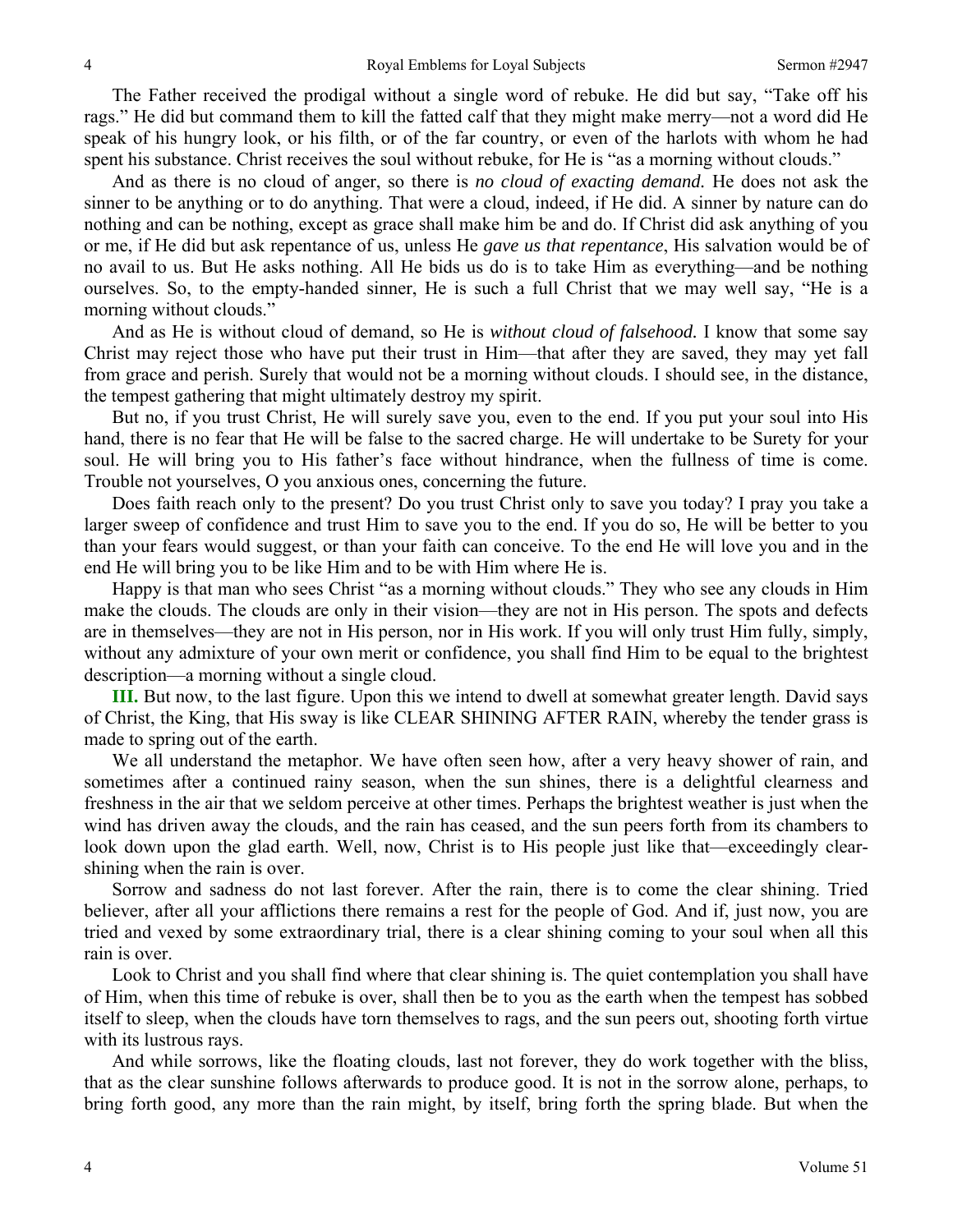sorrow and the joy, when the affliction and the consolation, come together, then the joy of the heart is indeed benign.

 None bring forth much fruit for God but those who have been deeply plowed with affliction and deluged with grief—but even they do not bring forth much fruit till they have had the joy of Christ's presence after the affliction is over. Clear shining after rain produces an atmosphere good for the herbs, and the joy of the soul in the presence of the Lord, after a time of sorrow, makes it able to grow in grace and in the knowledge of our Lord and Savior Jesus Christ.

 Thus, *after times of great troubles*, Christ becomes to His people more specially and delightfully sweet than He has ever been before. I notice this in many instances. It is manifest in conversion. What happy, happy days were our first young days in the faith! I cannot forget mine—I never shall. When talking with those who come to tell me what God has done for their souls, I notice the freshness upon their memory of every separate event on the day of their new birth.

 They can tell how Christ appeared to them, and how they looked to Him, and were lightened. "I can never forget that, sir, till I die," says one. "I have a very bad memory and I forget almost everything that is good—but that I shall never forget, for it was such a joyous season." I know that many of you have had good days, but they have been like pieces of money that you received when children—very bright once—but they have been passed about and worn in circulation until they have lost the image and superscription which were once so bright to your eyes.

 Not so the day of your new birth. It has been like a coin, as fresh as when you laid it aside—and when you take it out again, it is as fresh as the mint delivered it, and you can read it still and read the image of Christ which it bears. I think there is scarcely such a day on earth to be had in Christian experience as that first day when we came to Christ and knew Him as our Savior.

 The same is true also, in its measure, *after great and heavy affliction*. You have been bereaved. A wife, a husband, a child has been removed from you, or you have had a great loss in business—you were crossed in some expectation and you were cast into the lowest depth of trouble. Friends failed you, consolation fled from you, but after a time, you felt a sweet resignation. You could say, "My soul is even as a weaned child."

 Your troubles, somehow or other, grew sweet as honey, though before they had been bitter as gall. You saw the finger of a loving Lord in all those engraving lines of affliction, which the chisel had made upon your brow. You saw the great Refiner sitting at the mouth of the furnace, watching your gold that it might not be destroyed—and rejoicing over your dross because it melted away in the flame. Do you remember it?

 Why, I can look back to some of the happiest seasons of my life and see them stand in juxtaposition with the blackest times of trial. Oh, it has been, sometimes, a glorious thing to be cast down by rebuke and slander, and then go into one's chamber and lay Rabshakeh's letter before the Lord, and then to go down and feel more glad than a king of a hundred kingdoms, because we have been counted worthy to suffer reproach for Christ. At such a season, there is a calm within us more deep and profound than we ever felt before.

 And mark you, if it has been so with us individually, *it has been no less so with the church*. Remember the clear shining after rain in the apostles' times. "Then had the churches rest, and walking in the fear of God, were multiplied." Those little seasons of hush and calm, between the great persecutions, have always been prolific of converts.

 I hope, in the midst of successive controversies which darken the sky overhead, that when the rain is over, and the noise and trouble it costs some tender spirits have ceased, and the powers of darkness have been hushed to sleep once more, we may have some clear shining after rain and brotherly fellowship once again be renewed.

 The day comes when the great battle of Armageddon shall be fought, when the powers of darkness shall be roused to frenzy's highest pitch, when hell shall be loosed and the great dragon shall be permitted to come upon the earth, trailing its chain along in the supremacy of its hour—then, when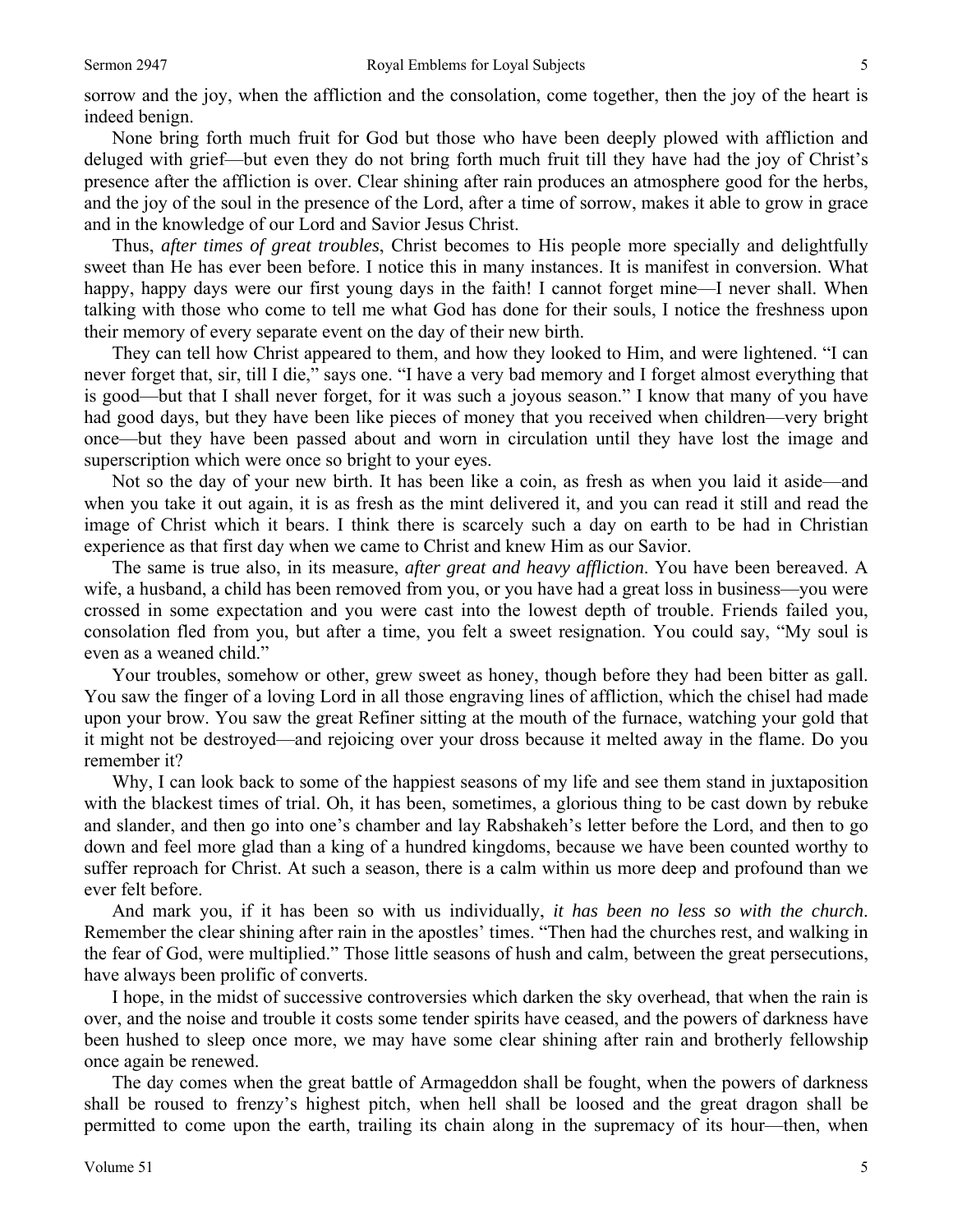dreadful war shall come upon the earth, when nations shall reel and stagger to and fro, the Lord Himself shall descend from heaven with a shout, with the trump of the archangel and the voice of God, and there shall be clear shining after the rain.

 And then, when the flames shall have consumed this orb, when judgment shall have been passed, when death and hell shall have been cast into the lake of fire, when all the powers of evil shall have been utterly destroyed before the majesty of His coming who shall overturn them, that His kingdom may be established in heaven, everlasting hallelujahs, "For the Lord God omnipotent reigneth," shall bear witness that there is clear shining after the rain—for so it must be in the little as the great, in the experience of the individual as in that of the multitude—there must be a rain and there must be the clear shining after it—and the two together shall bring forth a matchless harvest to the praise and glory of His grace, who works all things according to the counsel of His own will.

Ask you, now, why is it that God gives to His people sweet seasons just after the bitter?

 One reason is, *to take the taste of the bitter out of their mouth*. Even as to our little children, when they take their nauseous medicine, we give some sweetmeat, so does the Lord often, when He comes to His little ones, give them such sweet honey of His grace that they might forget their sufferings in the sweet nectar which He vouchsafes them.

 Another reason, no doubt, is *lest they should be utterly destroyed by the terror of His judgment*. "He tempereth the wind to the shorn lamb," but better than that, He takes it to His bosom—and when it lies there, little does it know that but for the rain and the tempest it had not lain in His bosom and been handled there so tenderly. He put it there lest it should perish.

 Then, again, He does it *as a sweet reward of faith*. He sees you in trouble, bravely struggling with the tempest, and says, "I will reward that man." He sees you following Him in the garden, still clinging to Him amidst all the darkness and temptation, and therefore, He says, "I will give to that soul such joy, by and by, that it shall be well-rewarded for its faithfulness to Me in the past."

 Is it not also *to prepare you for the future* that, in looking back, you may say, "The last time I had trouble, there was clear shining after the rain and so I feel it will be next time"? Ah, you timid one, there is a trial coming. It looms over your head. What! and did you behave valiantly for your Master in former times and will you be a coward now?

 Ah, my brother, do you think there is a time of ruin threatening you and you say, "His mercy is clean gone forever. He will be faithful to me no more"? Oh, wherefore do you say that? Does my Lord deserve it? Has He been with you in six troubles? Then, why should He forsake you in the seventh? He that has helped you hitherto will surely help you to the end. Wherefore has He delivered you in the tempest, if He means to let you sink at last? By the kindness of the past, the love experienced in former days, let your faith put out its great sheet anchor, and outride the storm, for there shall again be "clear shining after rain."

 And surely, these changeful seasons of ours, and that constant ordinance of His, ought *to make us sick of self and fond of Him*. He puts gall on the world and He puts honey on His own lips, so that we may hate the one and love the other. We are so fond of this world that we must be drawn away from it and when we are drawn away from it and enticed to Him, our foolish hearts come to know His value and we yield ourselves up to Him.

 I cannot tell to whom this sermon is addressed. I am sure it has a mission to fulfill. O brothers and sisters, it may be that these words may be worth a mine of gold to some of you, as clear shining after rain! If they reach your case, do thank my Master for it. He may have a harvest from your soul yet. Be sure that you give Him the first fruits of the harvest.

 When there is clear shining after the rain, honor Him more, serve Him better, give more to His cause, pray more for His people, live more in His fear, commune more with Him, and walk more closely to Him. Let it be true that, in your case, as in that of this round world, the rain and the clear shining after it have brought forth their abundant fruit.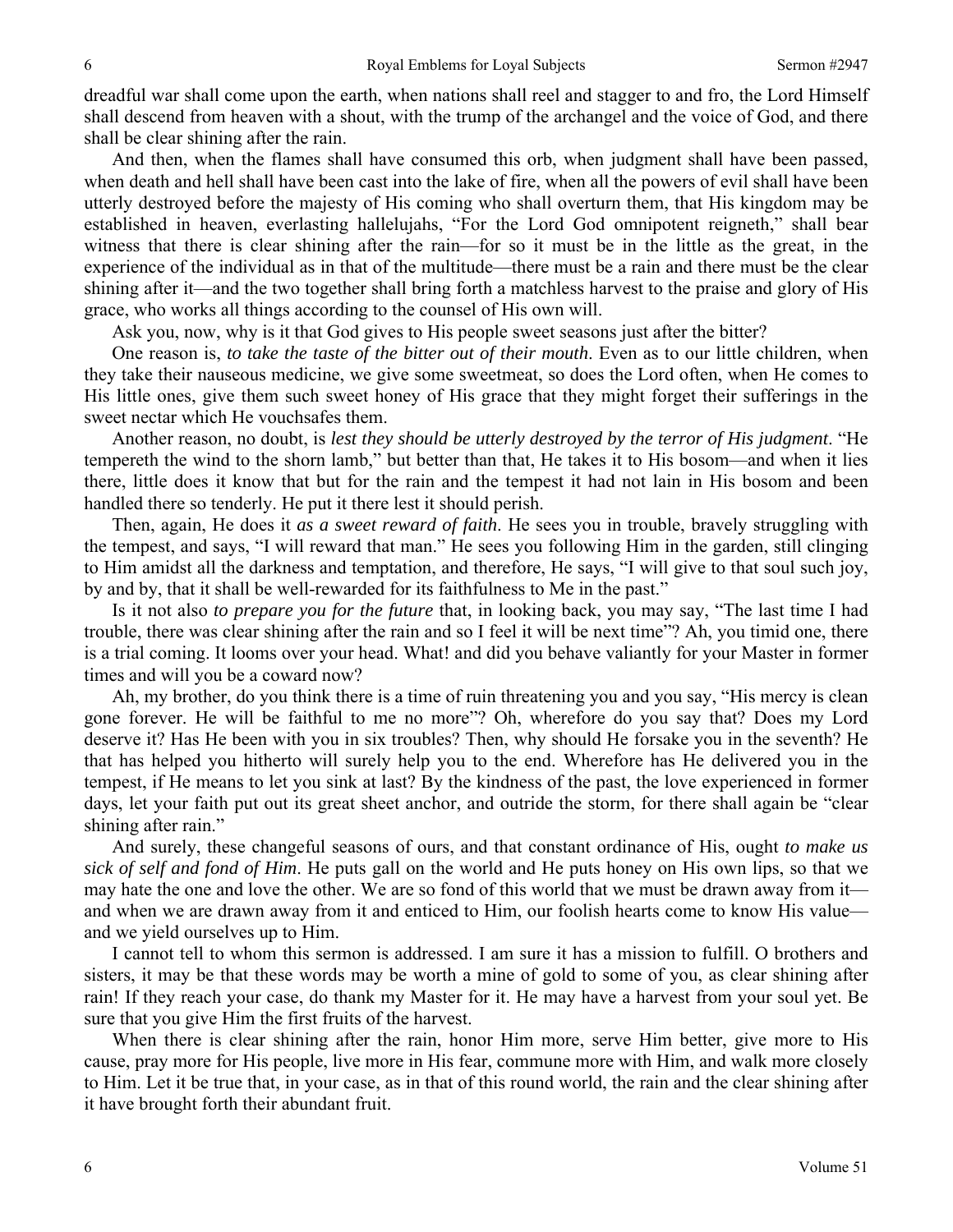When you and I shall get to heaven, we will talk on its green and flowery mounts of all the showers through which we passed, and of the clear shining. And in the sacred high eternal noon, which shall be our portion forever, we shall, with transporting joys, recount the labors of the past and sing of the clear shining after the rain.

 How sad the thought that there is no "clear shining after rain" for some of you! There is a rain of troubles in reserve for you—that you know. There will be more troubles yet in this life. There is heavy shower coming yet in death—and then it shall rain forever and there shall be a horrible tempest—that is your portion.

 If you believe not that Jesus is the Christ and trust not your souls to Him, all the woe you have ever known is as nothing. It is but the first spattering of the drops on the pavement. It is nothing compared with the storm which shall beat upon your unsheltered head forever and ever. But the refuge is before you, man! The sky is dark, the tempest lowers, but the refuge is before you.

 Run! In God's name, run! The storm comes hastening on, as if God were gathering up all His black artillery that He might discharge His dreadful thunders upon you. Run! "But can I enter?" Yes, the door is open. Run! "But may I enter?" Yes, He invites you, "Come unto Me, yes, come unto Me—come this night—trust Me," He says, "and I will save your soul."

 "But I am unworthy." Well, see the tempest! Run! Let your unworthiness put feathers to your feet and not stop you in your haste. Jesus calls you from His throne in heaven. He invites you—"Come unto me, all ye that labour and are heavy laden, and I will give you rest." "The Spirit and the bride say, Come; and let him that heareth say, Come." Heaven and earth say, "Come."

 Sinner, will you avoid the tempest? Will you flee and find shelter in Christ? God help you to trust Christ now, and unto Him shall be the glory, forever and ever. Amen.

## **EXPOSITION BY C. H. SPURGEON**

#### *PSALM 27*

# **Verse 1.** *The LORD is my light and my salvation; whom shall I fear? The LORD is the strength of my life; of whom shall I be afraid?*

A sort of trembling seems to have been creeping over him, so he argues thus with his own heart, "Why should I be dismayed? Am I afraid of coming darkness? 'The LORD is my light.' Do dangers surround me? 'The LORD is my salvation.' Do I expect stern labor or severe suffering? 'The LORD is the strength of my life.' Are there many enemies watching for my halting? Yet, 'of whom shall I be afraid' since He is on my side?'" Then he falls back upon his past experience—

**2.** *When the wicked, even mine enemies and my foes, came upon me to eat up my flesh, they stumbled and fell.* 

"They were very fierce. Like cannibals, they meant to eat me right up. They would not have spared me. They 'came upon me' in such a fashion that I was taken at a disadvantage. I seemed to be altogether in their power, but 'they stumbled and fell.' I had not to lift a hand against them, but the mysterious power of God entirely overthrew them. They stumbled and fell then, so shall I be afraid of them now?"

**3.** *Though an host should encamp against me, my heart shall not fear: though war should rise against me, in this will I be confident.* 

"God has not changed. My enemies are not more powerful than they were and if they should become so, omnipotence will still overmatch them. I will therefore be confident and calm, come what may."

**4.** *One thing have I desired of the LORD, that will I seek after; that I may dwell in the house of the LORD all the days of my life.* 

"That, wherever I am, I may be at home with God—that I may feel in every place that I am still in His house—never away from home—whether in the wilderness or in the city, still dwelling like a child at home with its parents."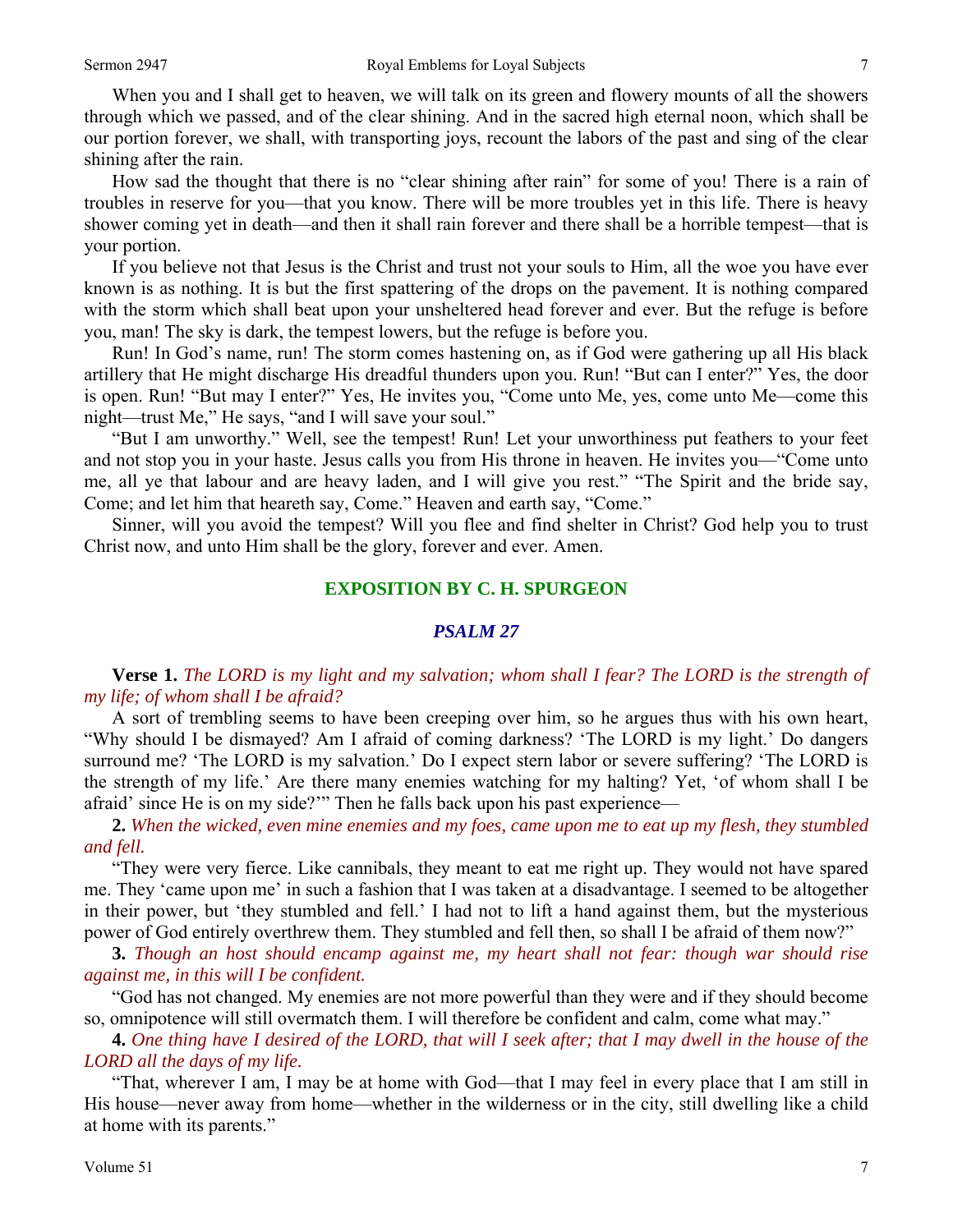**4-5.** *To behold the beauty of the LORD, and to enquire in his temple. For in the time of trouble he shall hide me in his pavilion:* 

"Will not a father take care of his own children? Does not even the feeble hen cover her chickens with her wings and will not God cover me with His feathers, and cause me to rest in safety under His wings? Ay, that He will. 'In the time of trouble he shall hide me' away from it, so that it shall not hurt me. I shall be hidden right away in His pavilion, in His royal tent, which is pitched in the very center of His army. Around me shall lie all the forces of divine providence to protect me, since I am the honored guest of the Commander-in-chief Himself. In the pavilion of His sovereignty shall He hide me."

**5.** *In the secret of his tabernacle shall he hide me:* 

That is, in the holy of holies, into which no man might come. "There shall God hide me—in the tabernacle of sacrifice—behind the atonement of Christ." Thus David had the two blessed protections of sovereignty and sacrifice.

**5.** *He shall set me up upon a rock.* 

"His lofty power shall lift me above the turmoil and His immutable fidelity, like a rock that never moves, shall make me to stand fast."

**6.** *And now shall mine head be lifted up above mine enemies round about me.* 

"They may surround me and threaten me, but they cannot hurt me, for I am living with my God, abiding like a child in my Father's house."

**6-7.** *Therefore will I offer in his tabernacle sacrifices of joy; I will sing, yea, I will sing praises unto the LORD. Hear, O LORD, when I cry with my voice!* 

He has not done praising before He begins to pray. We are scarcely out of one trouble before we enter into another. This is what keeps Christian people alive, because escaping from one trial, they begin to praise, and falling into another, they begin to pray. And prayer and praise make up a Christian's life breath. May we abound in both!

**7-8.** *Have mercy also upon me, and answer me. When thou saidst, Seek ye my face; my heart said unto thee, Thy face, LORD, will I seek.* 

"So I answered You when You did speak. Now answer me, O Lord, when I speak to You." It sometimes happens that God speaks to us and we make no reply to Him, and for that reason He refuses to hear us when we speak to Him. You must have an opened ear to God if you expect Him to have an opened ear to you. Notice how David pleads—"Hear, O LORD when I cry. When thou saidst, Seek ye my face; my heart said unto thee, Thy face, LORD, will I seek."

**9.** *Hide not thy face far from me; put not thy servant away in anger:* 

David has a jealous fear lest he should have provoked the Lord to hide Himself from him, so he prays as one who is dependent upon his Heavenly Father's smile and cannot live without it. "Put not thy servant away in anger."

**9.** *Thou hast been my help; leave me not, neither forsake me, O God of my salvation.* 

That is sweet pleading. Cannot you, who are cast down, use it as David did? "Thou hast been my help; leave me not, neither forsake me, O God of my salvation." And then, as if to show that he does not pray this out of unbelief, but out of earnest and true faith he says—

**10.** *When my father and my mother forsake me, then the LORD will take me up.* 

"The Lord will never forsake me. Though I pray, 'Leave me not,' I know that He will not. Father and mother retain love for their child when that child has lost every earthly friend, but Lord, if nature should change and mothers should turn to monsters, still, 'when my father and my mother forsake me, then the LORD will take me up."

## **11.** *Teach me thy way, O LORD,*

This is a sweetly practical prayer. Our heart often says, "Lord, let me have my own way," but when grace has done its work, it talks in another fashion, "'Teach me thy way, O LORD.' Only let me know what You would have me be, and do, and feel, and I submit myself to You, joyfully. But Lord, I am so